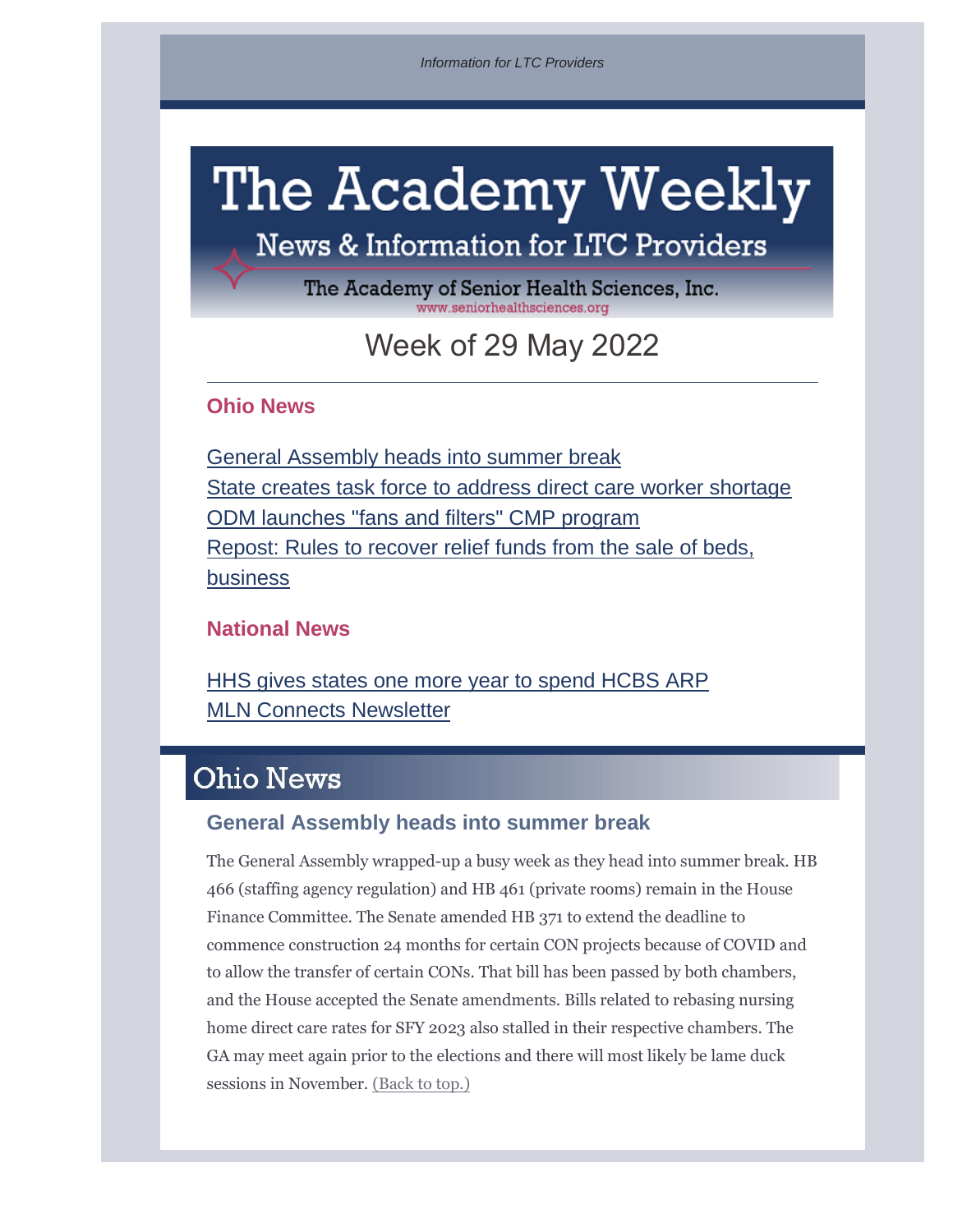## <span id="page-1-0"></span>**State creates task force to address direct care worker shortage**

Ohio has created an inter-agency task force to address the direct care shortage. From the announcement: "Direct care workers are the cornerstone of Ohio's healthcare system. They help older adults, people with disabilities, and those with special healthcare needs remain connected to their communities and live as fully and independently as possible, with the safety, dignity, and respect they deserve. Due to the emotionally and physically demanding job duties, coupled with low wages and the perceived lack of advancement opportunities, Ohio continues to face a growing deficit of direct care workers. The volatility in this space impacts consumers' access to care and the quality of care provided to those in need. Direct care worker shortages stretch across the various provider types and program models. Recognizing these challenges, several state agencies are partnering with stakeholders to identify potential solutions for both the state as a whole and Ohio's communities. While much discussion has focused on competitive wages, the state would like to explore every possible option. A task force will meet over the next several months, with invited expert testimony and extensive opportunities for public comment (written and oral)." We will keep you updated on the activities of the task force. [\(Back to top.\)](#page-0-1)

### <span id="page-1-1"></span>**ODM launches "fans and filters" CMP program**

ODM is now accepting applications for the statewide Indoor Visitation CMP project, which allows nursing facilities to use up to \$3,000 per facility to purchase portable fans and portable room air cleaners with HEPA H-13 or -14 filters to facilitate safe indoor visitation. [Please click here for a document containing details a](https://seniorhealthsciences.us6.list-manage.com/track/click?u=b2027865586545e1002a2eeae&id=11fcf31402&e=25d606427d)bout the application, approval, and reimbursement process. [\(Back to top.\)](#page-0-1)

# <span id="page-1-2"></span>**Repost: Rules to recover relief funds from the sale of beds, business**

As reported in last week's edition, The Ohio Department of Medicaid has released draft rules related to the recoupment of pandemic relief dollars with the sale of licensed beds or business. The rules provide some guidance on the section [in H.B.](https://seniorhealthsciences.us6.list-manage.com/track/click?u=b2027865586545e1002a2eeae&id=eff84d9e00&e=25d606427d)  [169](https://seniorhealthsciences.us6.list-manage.com/track/click?u=b2027865586545e1002a2eeae&id=eff84d9e00&e=25d606427d) that states "Any nursing facility that receives funds under this section that sells any of its business or bed licenses on or before June 30, 2023, shall reimburse the state, from the proceeds of the sale, the funds distributed under this section." The proposed rules, [available by clicking here,](https://seniorhealthsciences.us6.list-manage.com/track/click?u=b2027865586545e1002a2eeae&id=437feb54fc&e=25d606427d) specify that "sale" means entering into a purchase agreement or similar document between March 29, 2022 and June 30, 2023 that outlines the terms of the purchase and results in the payment of money for the business or bed license, regardless of when the payment occurs. The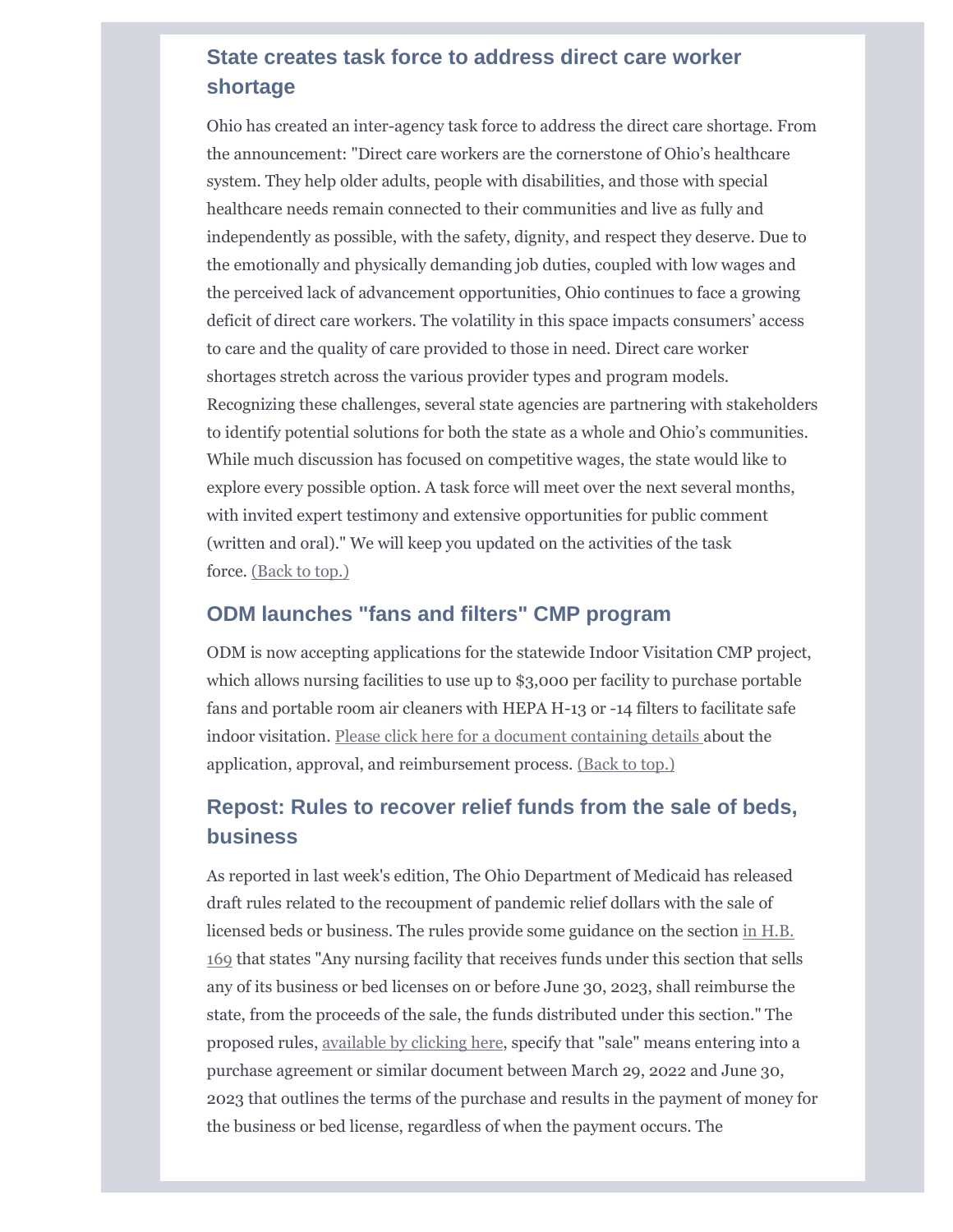reimbursement of funds are only for sales during that time period and is only up to the amount of the relief funds. The Academy is waiting a response from ODM on clarifying questions. Nursing home providers are also reminded that the relief funds are only to be spent on direct care staff compensation. [\(Back to top.\)](#page-0-1)





# **National News**

#### <span id="page-2-0"></span>**HHS gives states one more year to spend HCBS ARP**

The U.S. Department of Health and Human Services (HHS) has notifying states that they now have an additional year — through March 31, 2025 — to use funding made available by the American Rescue Plan (ARP) to enhance, expand, and strengthen home- and community-based services (HCBS) for people with Medicaid who need long-term services and supports. Section 9817 of the American Rescue Plan provides states with a temporary 10 percentage point increase to the federal medical assistance percentage (FMAP) for certain Medicaid expenditures for HCBS. This ARP funding allows states to identify and implement changes aimed at addressing existing HCBS workforce and structural issues. It will also help expand states' capacity to provide critical services and meet the needs of family caregivers and people on HCBS waitlists. Moreover, states can use these funds to tailor HCBS activities based on the needs and priorities of their residents. [Ohio's plan to use](https://seniorhealthsciences.us6.list-manage.com/track/click?u=b2027865586545e1002a2eeae&id=b64e677656&e=25d606427d)  [these funds is available here.](https://seniorhealthsciences.us6.list-manage.com/track/click?u=b2027865586545e1002a2eeae&id=b64e677656&e=25d606427d)

[\(Back to top.\)](https://seniorhealthsciences.us6.list-manage.com/track/click?u=b2027865586545e1002a2eeae&id=dd9c9284d5&e=25d606427d)

#### **MLN Connects Newsletter**

[News](https://seniorhealthsciences.us6.list-manage.com/track/click?u=b2027865586545e1002a2eeae&id=b24de4c9d1&e=25d606427d)

• [Medicare Shared Savings Program: Application Deadlines for January 1 Start](https://seniorhealthsciences.us6.list-manage.com/track/click?u=b2027865586545e1002a2eeae&id=c2973431cd&e=25d606427d)  [Date](https://seniorhealthsciences.us6.list-manage.com/track/click?u=b2027865586545e1002a2eeae&id=c2973431cd&e=25d606427d)

[Claims, Pricers, & Codes](https://seniorhealthsciences.us6.list-manage.com/track/click?u=b2027865586545e1002a2eeae&id=ca736f50ea&e=25d606427d)

• [ICD-10-PCS Procedure Codes: Fiscal Year 2023](https://seniorhealthsciences.us6.list-manage.com/track/click?u=b2027865586545e1002a2eeae&id=8150627cf3&e=25d606427d)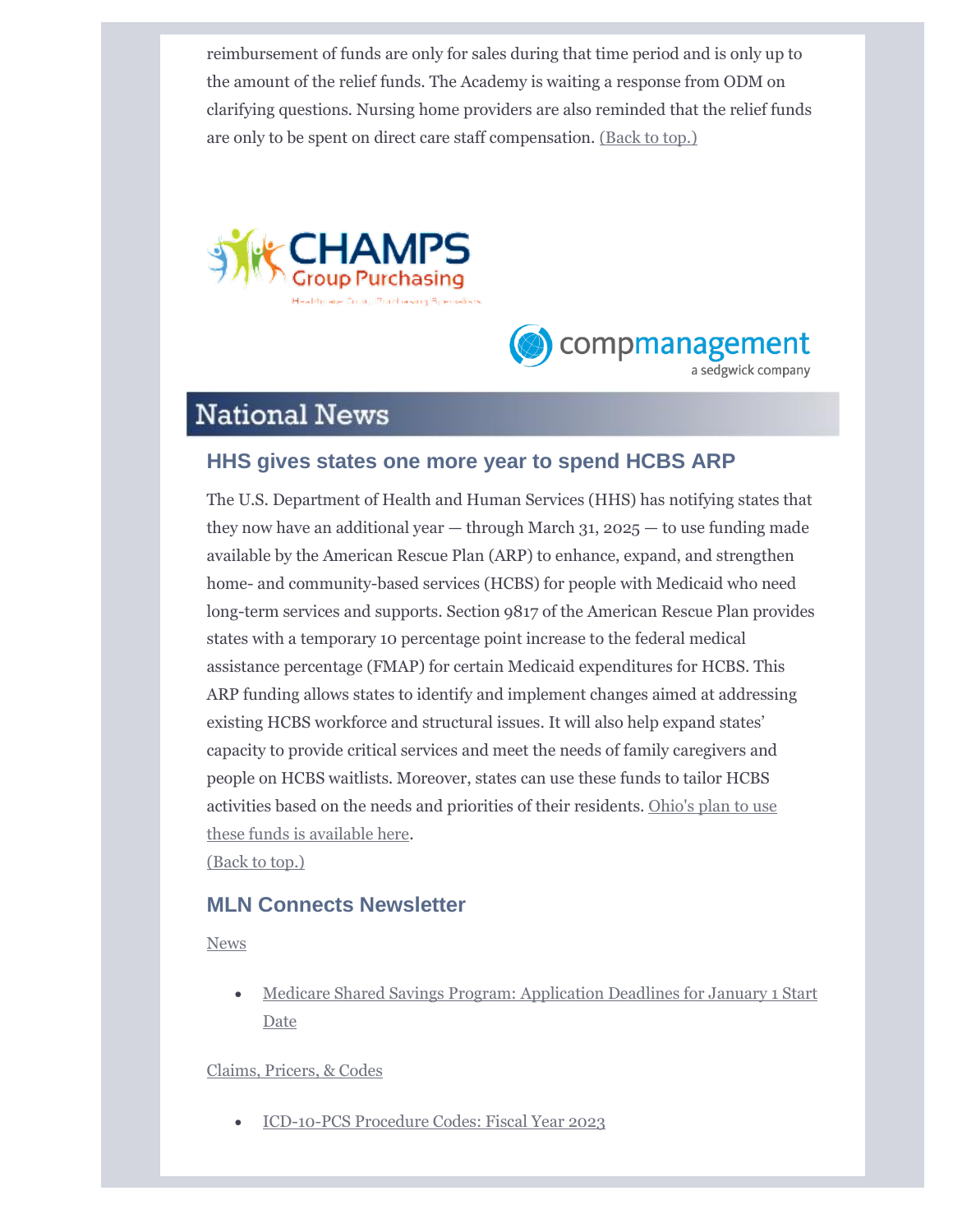• [July 2022 Integrated Outpatient Code Editor \(I/OCE\) Specifications Version](https://seniorhealthsciences.us6.list-manage.com/track/click?u=b2027865586545e1002a2eeae&id=e30ab85c36&e=25d606427d)  [23.2](https://seniorhealthsciences.us6.list-manage.com/track/click?u=b2027865586545e1002a2eeae&id=e30ab85c36&e=25d606427d)

#### [Multimedia](https://seniorhealthsciences.us6.list-manage.com/track/click?u=b2027865586545e1002a2eeae&id=2f443ef7f2&e=25d606427d)

• [Inpatient Rehabilitation Facility & Long-Term Care Hospital Virtual](https://seniorhealthsciences.us6.list-manage.com/track/click?u=b2027865586545e1002a2eeae&id=568ec2d8d0&e=25d606427d)  [Training Program](https://seniorhealthsciences.us6.list-manage.com/track/click?u=b2027865586545e1002a2eeae&id=568ec2d8d0&e=25d606427d) — Part 1

#### [Click here to view this edition online.](https://seniorhealthsciences.us6.list-manage.com/track/click?u=b2027865586545e1002a2eeae&id=ad752eaa7f&e=25d606427d)

[\(Back to top.\)](https://seniorhealthsciences.us6.list-manage.com/track/click?u=b2027865586545e1002a2eeae&id=4b9c6bac7a&e=25d606427d)

# 2022 ASHS FALL CONFERENCE

**Keep October 27 & 28 open for the ASHS Fall Conference in Columbus!**

#### **ODDS AND ENDS**

#### *ASHS updates mission, creates vision, statement*

The Academy of Senior Health Sciences, Inc. Board of Directors recently voted to update their mission statement and create a vision statement. The statements were made to reflect ASHS's commitment to developing solutions that create better outcomes for both residents and providers:

Mission Statement: The mission of The Academy of Senior Health Sciences is to promote and advocate for issues that improve the quality of life of individuals receiving facility-based long-term care services and supports and improve the wellbeing of the staff and businesses that provide those services. Vision Statement: The Academy of Senior Health Sciences strives to be the leader in developing innovative business strategies and public policies that create a quality driven facility-based long-term services and support industry to the benefit of both recipients and providers.

#### **NOTABLE DATES OR EVENTS**

,,,,,,,,,,,,,,,,,,,,,,,,,,,,,,,

[HCIC Program Ends](https://seniorhealthsciences.us6.list-manage.com/track/click?u=b2027865586545e1002a2eeae&id=00b9e52a84&e=25d606427d) **07 June 2022**

Save the

[CMP Visitation Grant](https://seniorhealthsciences.us6.list-manage.com/track/click?u=b2027865586545e1002a2eeae&id=37301cf827&e=25d606427d) **Ends 31 May 2022**

**H.B. 120 Compassionate Care Effective 19 July 2022**

[Click here for QIO training](https://seniorhealthsciences.us6.list-manage.com/track/click?u=b2027865586545e1002a2eeae&id=e1d1a1a2ae&e=25d606427d)  [series.](https://seniorhealthsciences.us6.list-manage.com/track/click?u=b2027865586545e1002a2eeae&id=e1d1a1a2ae&e=25d606427d)

[Click here for QIO Booster](https://seniorhealthsciences.us6.list-manage.com/track/click?u=b2027865586545e1002a2eeae&id=f707898c35&e=25d606427d)  [Blitz series.](https://seniorhealthsciences.us6.list-manage.com/track/click?u=b2027865586545e1002a2eeae&id=f707898c35&e=25d606427d)

[Click here for CMS NH](https://seniorhealthsciences.us6.list-manage.com/track/click?u=b2027865586545e1002a2eeae&id=329ffdfbdc&e=25d606427d)  [COVID-19 Training](https://seniorhealthsciences.us6.list-manage.com/track/click?u=b2027865586545e1002a2eeae&id=329ffdfbdc&e=25d606427d)  [Modules](https://seniorhealthsciences.us6.list-manage.com/track/click?u=b2027865586545e1002a2eeae&id=329ffdfbdc&e=25d606427d)

[Click here to view CGS](https://seniorhealthsciences.us6.list-manage.com/track/click?u=b2027865586545e1002a2eeae&id=5f5abd802b&e=25d606427d)  [Part A training events](https://seniorhealthsciences.us6.list-manage.com/track/click?u=b2027865586545e1002a2eeae&id=5f5abd802b&e=25d606427d)

[Click here to view CGS](https://seniorhealthsciences.us6.list-manage.com/track/click?u=b2027865586545e1002a2eeae&id=2949bd567e&e=25d606427d)  [Part B training events](https://seniorhealthsciences.us6.list-manage.com/track/click?u=b2027865586545e1002a2eeae&id=2949bd567e&e=25d606427d)